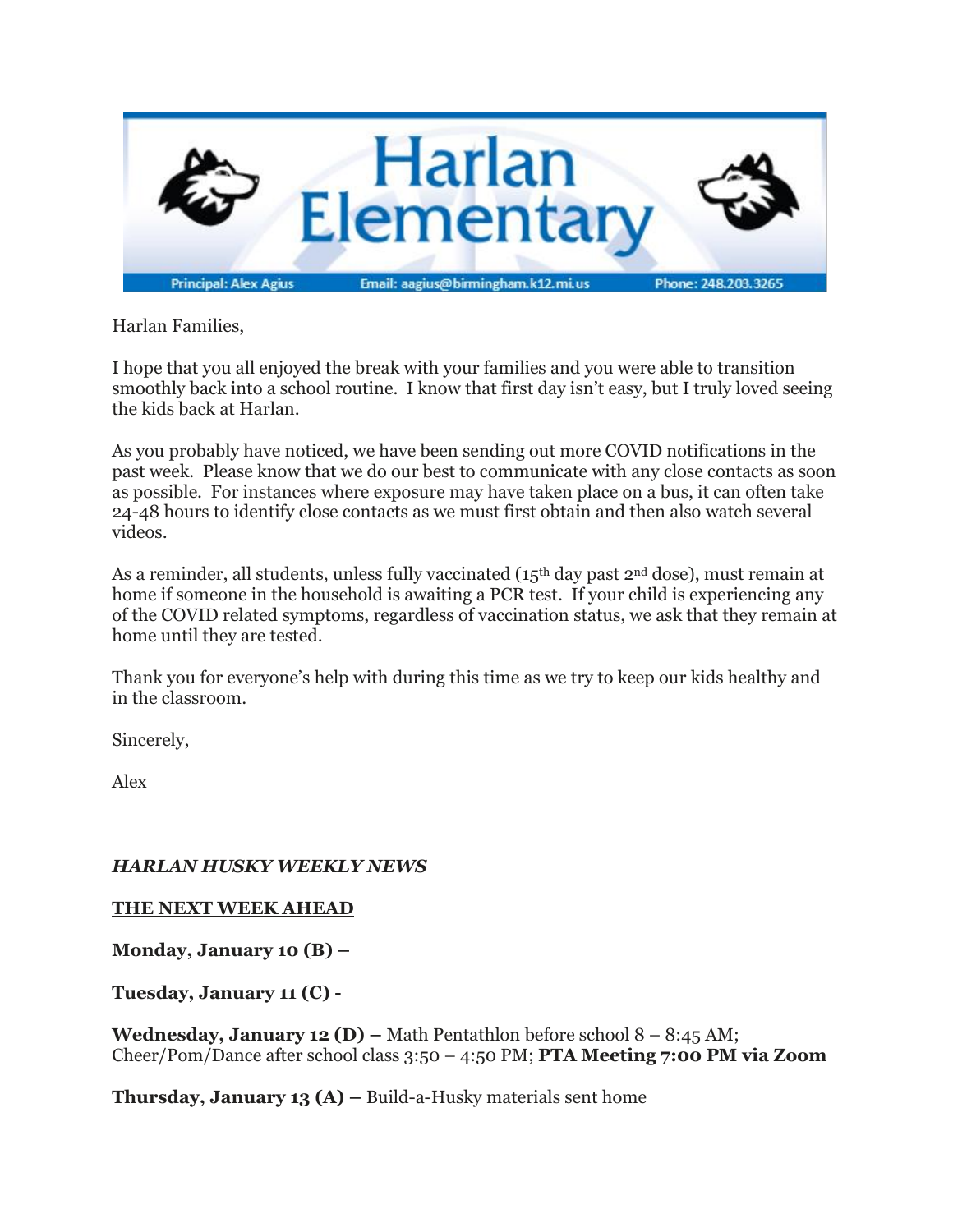## **Friday, January 14 (B)** - Family Fun Night - Build-a-Husky

#### **Day On, Day One: MLK Day of Service (update)**

Due to the COVID surge in our community, the BPS **Day On, Day One** service project at Groves High School for MLK Day 2022 has been **CANCELLED**. However, we will still support our caring community projects to remember this important day. We are asking Harlan families to donate packages of tall drawstring kitchen garbage bags and/or reusable cleaning gloves to support the Disaster Relief at Work (DRAW) program. You may drop these items in the bins in the Harlan vestibule through January 14 or you may purchase them through this Amazon wish

list: [https://www.amazon.com/hz/wishlist/ls/30PU2A9VVBGFO?ref\\_=wl\\_share](https://www.amazon.com/hz/wishlist/ls/30PU2A9VVBGFO?ref_=wl_share)

To view more about DRAW and the wonderful work they do, visit their website: <https://drawbuckets.org/>

In addition, our Green Team students will participate in a service project, making animal toys from recycled materials to be donated to local animal shelters.

If you have any questions, contact Angie Righter, Harlan CSO.

#### **GLEE CLUB REGISTRATION**

It's Glee Club registration time! All interested families should see the link below to register for the morning or afternoon session.

[https://docs.google.com/presentation/d/1oEWW36zPSYMGUvaDil3nYUVWM1VNrtMdW](https://docs.google.com/presentation/d/1oEWW36zPSYMGUvaDil3nYUVWM1VNrtMdWOGu_OOatxE/edit?usp=sharing) [OGu\\_OOatxE/edit?usp=sharing](https://docs.google.com/presentation/d/1oEWW36zPSYMGUvaDil3nYUVWM1VNrtMdWOGu_OOatxE/edit?usp=sharing)

#### **<u>Science Olympiad –**  $4^{\text{th}}$  **&**  $5^{\text{th}}$  **Graders</u>**

Harlan is bringing back Science Olympiad for all interested 4-5th grade students. This is a district-wide competition that's fun and educational. We need 16 coaches lined up to get this event up and running again, no experience necessary. Forms were sent home this week to have students and volunteers sign up for the team. If you have questions, please contact: Dawn Leslie [DLeslie@birmingham.k12.mi.us](mailto:DLeslie@birmingham.k12.mi.us) or Tara Mills [TMills@birmingham.k12.us.](mailto:TMills@birmingham.k12.us)

#### **THE LIBRARY CONNECTION**

Check out what is new in the library for the month of January in this month's newsletter.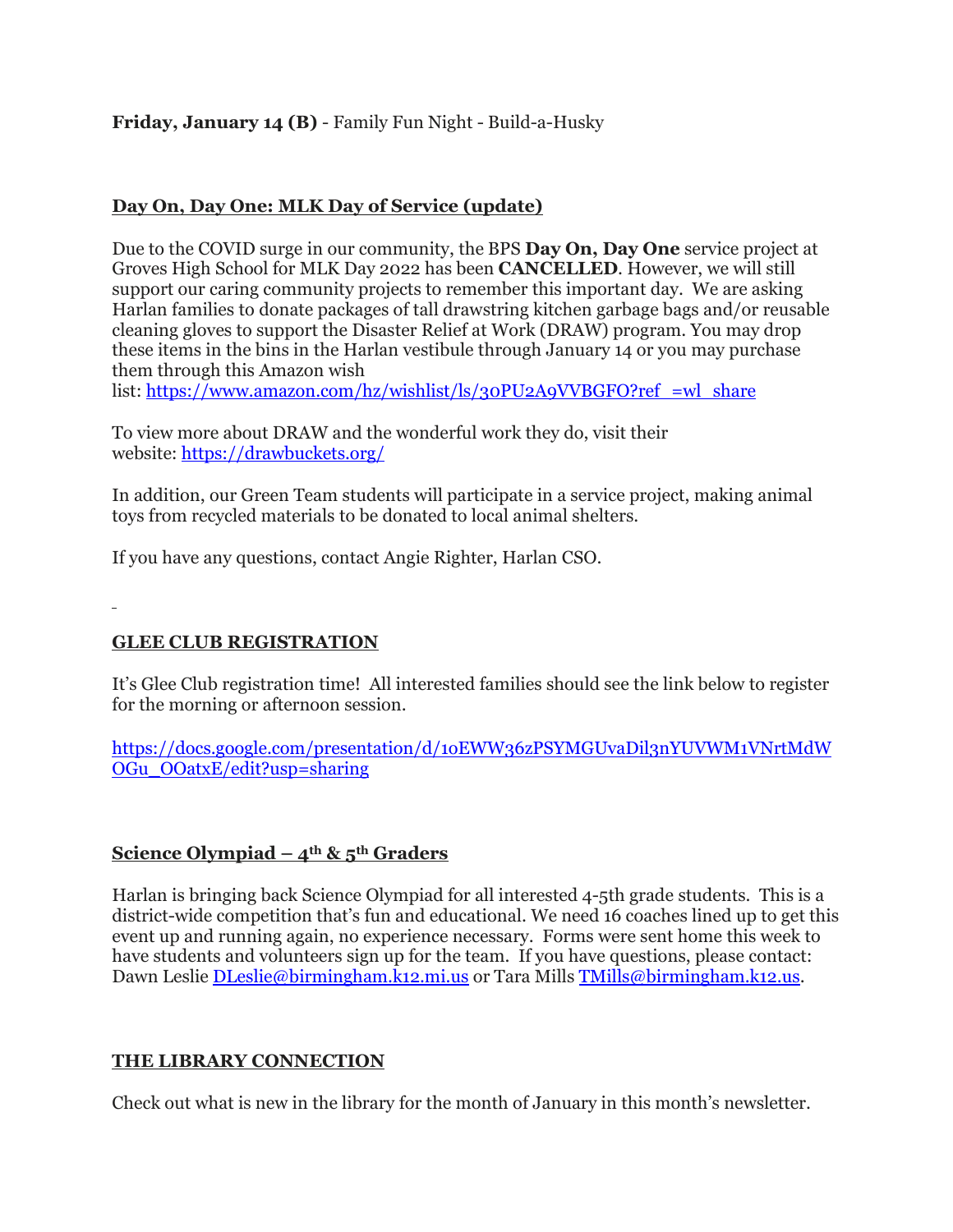<https://www.smore.com/pw6ux-the-library-connection>

### **Harlan School Store Opens 1/19/22 (DATE CHANGED FROM FLYER)**

**Flyer came home this week about the new school store. The store will be open on D days and will be housed in the library. Our 5th grade huskies will be helping to run the store. Students can shop for fun school supply items each week and prices range from \$1-\$3.**

### **Battle of the Books for 4th and 5th Graders**

Team Registration opens February 7-25 at [https://www.baldwinlib.org/battle-of-the](https://www.baldwinlib.org/battle-of-the-books/)[books/](https://www.baldwinlib.org/battle-of-the-books/)

### **Fun Library book bag surprise (repeat)**

If you are interested in having your child be a part of our Book Bag Surprise for Mid-Winter Break, please fill out the Google form (link below) as soon as possible. The Book Bag Surprise is where you tell me what your children's interests are and then I choose a variety of books that they might peak their interest. This helps students look at titles they may not normally choose on their own. Last year was the first time we did this and it was very successful. Students really seemed to enjoy the variety of books chosen for them.

Deadline to participate will be January 21st. It takes time to thoughtfully choose books for your children so I am sending this out early in hopes to get a head start for them in the New Year. Have a wonderful holiday break with your family and I look forward to seeing your children in the New Year.

[https://docs.google.com/forms/d/e/1FAIpQLSdtnkTeBCt0EROYlnwZJSdRUDK9M6P6u5i](https://docs.google.com/forms/d/e/1FAIpQLSdtnkTeBCt0EROYlnwZJSdRUDK9M6P6u5i2gDoXrjzj9RSNOQ/viewform?usp=sf_link) [2gDoXrjzj9RSNOQ/viewform?usp=sf\\_link](https://docs.google.com/forms/d/e/1FAIpQLSdtnkTeBCt0EROYlnwZJSdRUDK9M6P6u5i2gDoXrjzj9RSNOQ/viewform?usp=sf_link)

#### **LOST & FOUND**

The lost and found at Harlan is overflowing! If your child(ren) are missing items, you are invited to come look at the lost and found at school to try to identify them. At this time, it is inside the building and the office will assist you with the location as well as access to it. In the near future, it will be set up in the vestibule for parents to have easier access to it.

#### **Winter 2022 Afterschool Classes (repeat)**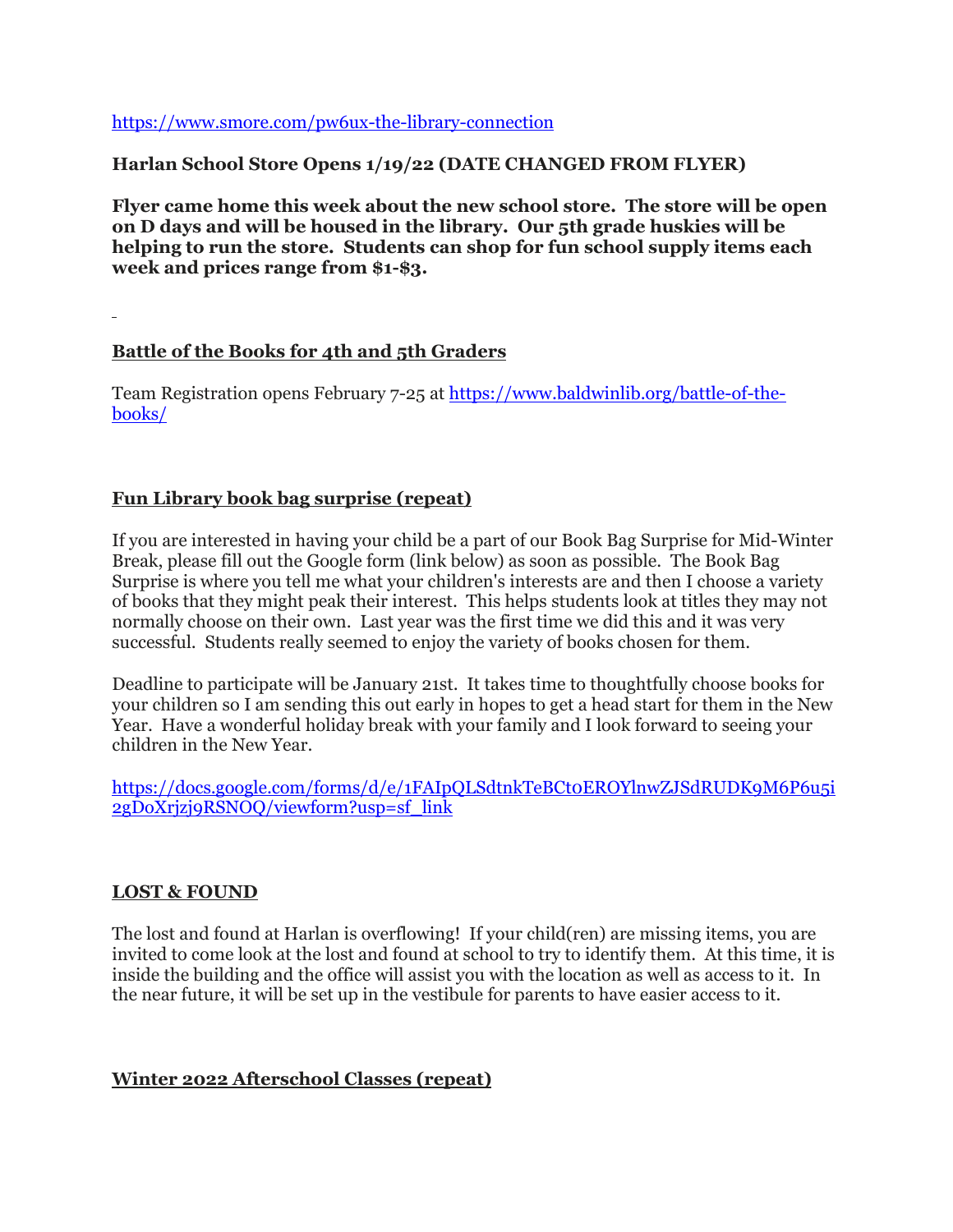Registration is open for the winter session of afterschool enrichment classes. To view classes and to register, please visit [www.communityed.net.](http://www.communityed.net/) Click on Youth Programs, then on Afterschool Programs. Click here to see [page1](https://drive.google.com/file/d/1e-nzkKiQhFnkISaMac3jzKpiGu0MdP9l/view?usp=sharing) and [page](https://drive.google.com/file/d/1TEnLMe6CWwCaku18tljkvkUjii-DiFUb/view?usp=sharing) 2 of the flyer.

QUESTIONS? Contact Angie Righter, CSO at [ARighter@birmingham.k12.mi.us.](mailto:ARighter@birmingham.k12.mi.us)

## **2022-23 Harlan Preschool**

Registration for the 2022-23 preschool programs at Harlan Elementary School will be open on Monday, January 24, 2022 at 9 am. We will be offering half-day programs for 3-year olds and 4-year olds next year. The 3-year olds will meet on Tuesdays and Thursdays from 8:30-11:30 AM. The 4-year olds will meet on Mondays/Wednesdays/Fridays from 8:30- 11:30 AM. In addition, there will be an option for 4-year olds to attend an extended day program from 11:30 AM-1:20 PM on M/W/F. Please note that we will have to reach minimum enrollment numbers to run each class. To learn more about our programs and to access registration information, please visit the Harlan Preschool page: [Preschool](https://www.birmingham.k12.mi.us/Harlanpreschool) / Harlan Preschool [\(birmingham.k12.mi.us\)](https://www.birmingham.k12.mi.us/Harlanpreschool)

If you have any questions, contact Angie Righter, Harlan CSO.

## **HARLAN KIDS CLUB**

Kids Club is open every morning and afternoon on full days of school. Afternoon Kids Club (12:05-6:00 pm) will be offered on the following half days of school: February 2, March 23- 24 and May 11. Half day attendance must be scheduled in advance. There are no drop-ins or unscheduled visits on half day afternoons. Please note that morning Kids Club is offered on all school days. For registration information, click [here.](https://www.birmingham.k12.mi.us/cms/lib/MI01908619/Centricity/Domain/494/2021-2022%20KIDS%20CLUB%20registration%20instructions.pdf)

## *HARLAN PTA NEWS*

## **Build-a-Husky Family Fun Night - Friday, January 14th**

Our January Build-a-Husky Family Fun Night is sure to be a blast! Huskies will zoom and build their own mascot at home as a keepsake, similar to "Build-a-Bear". All ordered kits will be delivered to classes by January 13th.

All participants will bring in their finished Huskies to school on Tuesday, January 18th for a group yearbook photo!

## **Zoom link for Event:**

<https://us02web.zoom.us/j/83729505951?pwd=eHVaakZ1d21XenN2T0pNakVYeTk2dz09>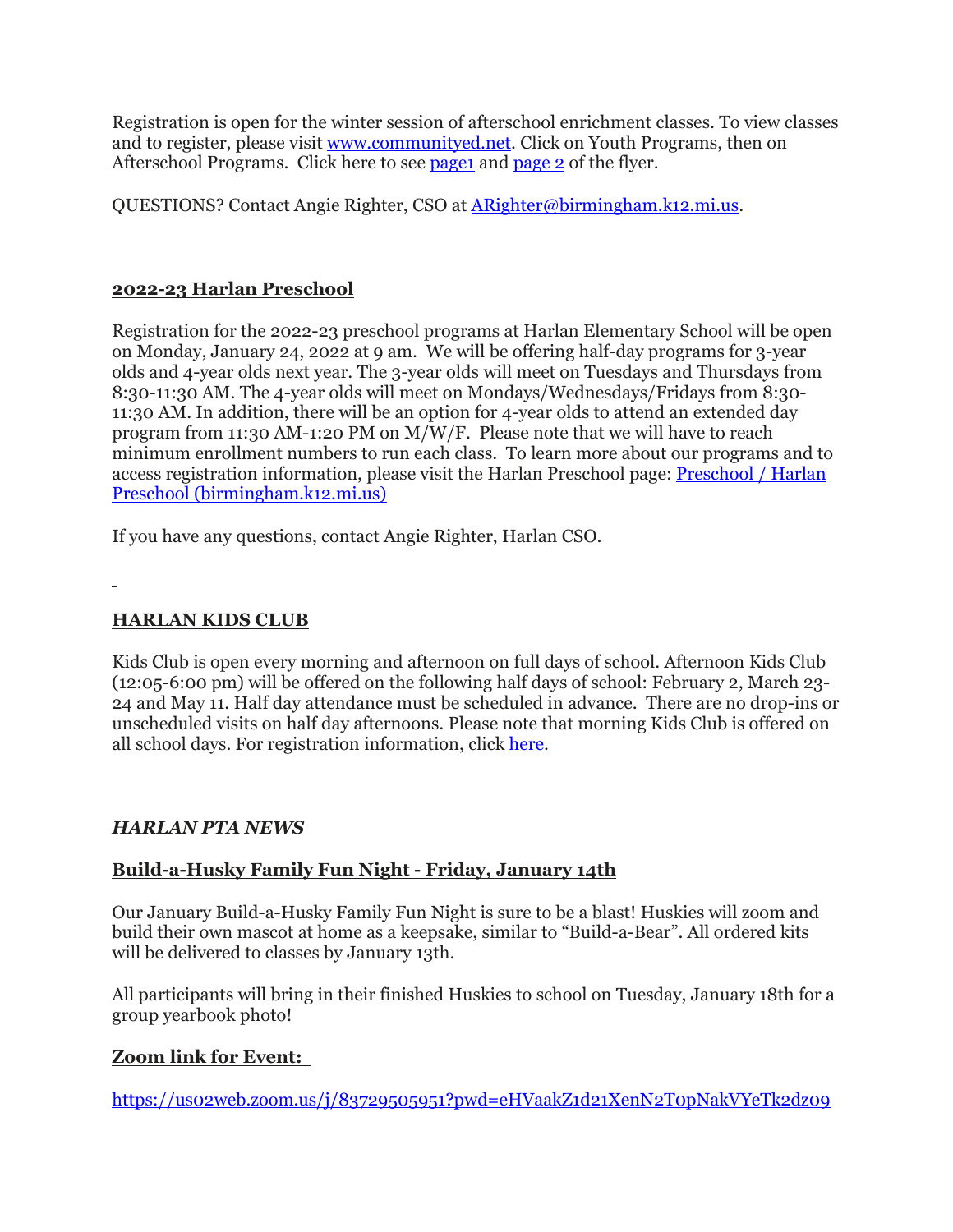Meeting ID: 837 2950 5951

Passcode: husky

# **"Where's Harley?" Yearbook Contest - Due January 21st (date change)**

It's time for our Husky creativity as we plan our 2021-2022 Yearbook. This year we are looking for a drawing of your best Husky. Have some fun and put a class shirt on him. Maybe even include a hat or more on Harley. The winning Husky will be featured on every page of the yearbook in a game of "Where's Harley?" (AKA "Where's Waldo") to allow the community some added yearbook fun and games! See [flyer](https://drive.google.com/file/d/1pmteOuzJ_xwDduy2TeqZfrYAaBpjtIZK/view?usp=sharing) for complete details.

## **Robotics Coaches Needed - K-3 (Student Sign-Up Genius Coming Soon)**

Harlan is excited to bring back our Robotics program for interested K-3rd students. We are looking to form 10 teams that will meet before or after school weekly for the 8 week season (you will choose which time works best). We need coaches to make this happen. If you are able to coach a team or have questions, please email Meghan Jones at: [mgkrn@hotmail.com](mailto:mgkrn@hotmail.com)

## **Coach SignUpGenius:**

#### <https://www.signupgenius.com/go/409054EA8AF28A0F85-2022>

Once we have secured coaches, we will post a Sign-Up Genius for students interested. The total cost is \$30/child that includes the 8 week Robotics season and a t-shirt. Go Huskies!

## **5th Grade Memory Book Content Due**

The PTA is hard at work designing the keepsake book that is gifted to all 5th graders filled with memories of their years at Harlan.

We need each parent to send the following:

- Baby photo of your child
- Kindergarten photo of your child age 5
- 5th grade recent photo
- 2-3 group photos from K-5th labeled with the year (field trips, class parties, scouts playdates, etc.)
- Letter to your child from parents and/or guardians about the event of completing elementary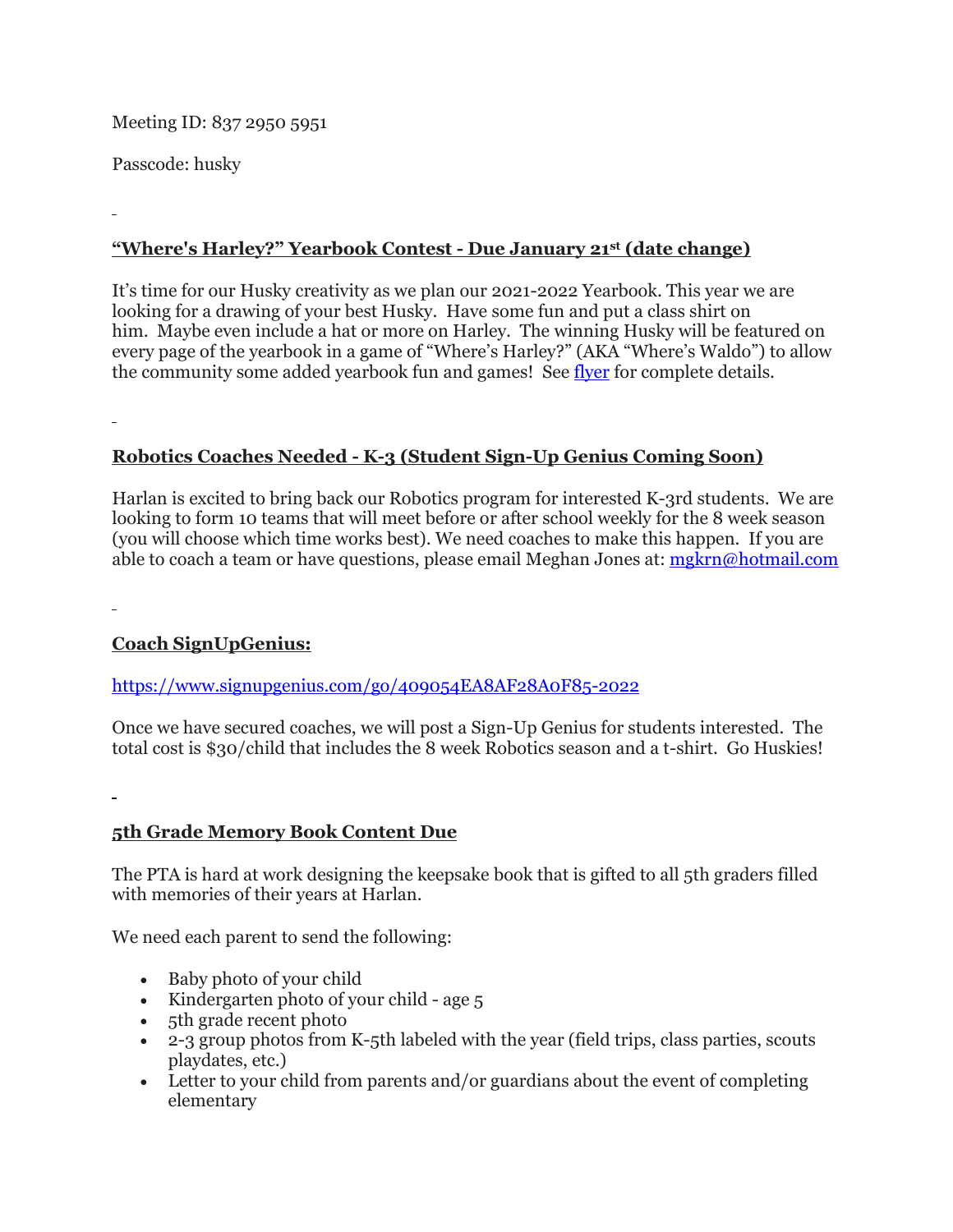Your child will have his/her own page included in this keepsake. A survey will be completed by each student in the upcoming weeks for inclusion.

Send all images (high-res) and letters to: [harlanmemorybook5@gmail.com](mailto:harlanmemorybook5@gmail.com) by January 31st.

### **Harlan PTA Executive Board & Committee Leads Needed for 2022-2023**

As we look ahead to the 2022-2023 school year, we need parents for various committees and for our PTA Executive Board. All of the amazing events are not possible without parent volunteers. If you are interested in hearing about the amazing opportunities to be more involved, please reach out to [harlanhuskiespta@gmail.com.](mailto:harlanhuskiespta@gmail.com)

### **The Masked Reader is Coming Soon - Parent Volunteers Needed**

We are planning a repeat of last year's highly successful Masked Reader event. We need a few parents who can help facilitate the planning on the backend to make this a success. If you would like to be a part of this awesome event, please email [harlanhuskiespts@gmail.com.](mailto:harlanhuskiespts@gmail.com)

#### **Upcoming Events:**

Jan 14 - Family Fun Night: Build Husky

Jan 17 - No School - MLK Day

Jan 18 - Build a Husky Photo Day

Jan 20 - Popcorn Day

Feb 2 - Half Day

Feb 18 - Family Fun: Masked Reader

Feb 21-25 - Mid-Winter Break

For more information click here to see the January [Newsletter.](https://drive.google.com/file/d/1jRsbb4fcJ0T6792c7yWHkafSWiyYasJ4/view?usp=sharing)

#### *DISTRICT NEWS*

#### **Take-Out Tuesdays**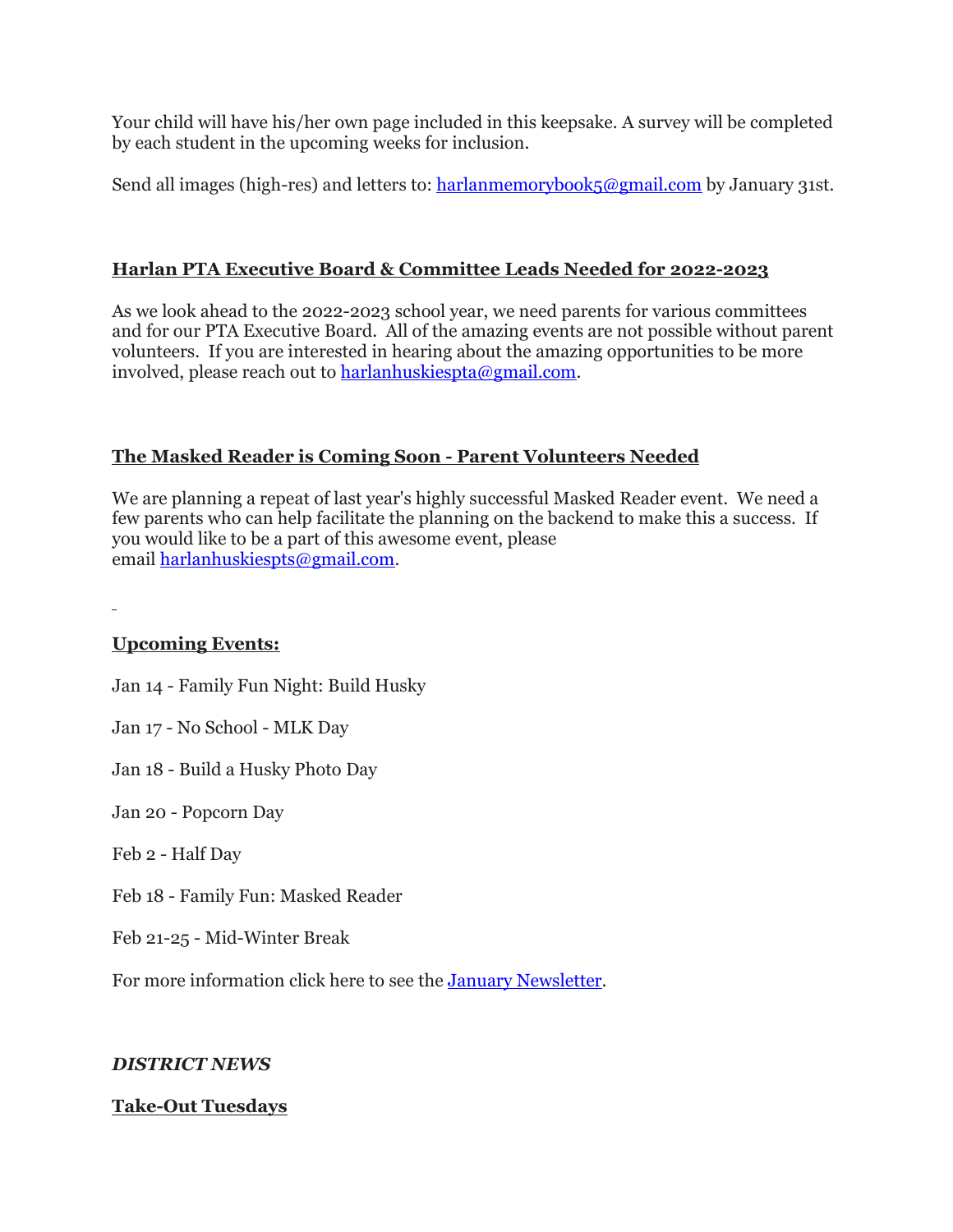Starting next week there will be Take-Out Tuesdays to benefit SOS. Order carry-out from Griffin Claw Birmingham January 11th or 18th and Griffin Claw will donate 10% back to SOS. Just mention "SOS" when you order. (For online orders, PLEASE BE SURE to mention "SOS" when you pick up your order.) Click [here](https://drive.google.com/file/d/1aFpYwCwue1KD_dXVfDIUeRAUXSLI80d_/view?usp=sharing) to see the flyer.

## **Community Listening Circle - a conversation around math**

## **Thursday, Jan. 13th, 5:30 PM - 7:30 PM** v**ia Zoom**

We are embarking on adopting a new K-8 Math Curriculum in BPS and we want to hear from you!

This Listening Circle event will provide space for BPS families to connect and share experiences about the K-8 math curriculum in BPS. This will be one of many opportunities for families to share perspectives. This event will have a capacity of 50 participants. Families are also invited to share their perspectives by filling out this survey by [clicking](https://birminghampublic.co1.qualtrics.com/jfe/form/SV_9oCAacwEgwJ7h0W) here. **[Click](https://docs.google.com/forms/d/e/1FAIpQLSdbp4xJUxWjMPr9xc2v1nyG8NrGXqDRbxinUsnnSlD8Lsha7A/viewform) here for Community Listening Circle [registration.](https://docs.google.com/forms/d/e/1FAIpQLSdbp4xJUxWjMPr9xc2v1nyG8NrGXqDRbxinUsnnSlD8Lsha7A/viewform)**

### **ADHD is My Superpower Panel**

Do you know anyone with Attention Deficit Hyperactivity Disorder (ADHD)? Would you like to learn how ADHD can actually be a type of superpower?

Join BCS students, alumnus Jacob Acey, teachers Elizabeth Cook and Jessie Heckman, school psychologist Jackie Tucker, former PTSA President and psychologist Alicia Acey, and ADHD Consultant Kevin Roberts who will talk about the challenges and gifts that come from living with ADHD. Moderated by Joe Leibson.

Tuesday January 11 6:30-8pm

Zoom

Link: [https://us06web.zoom.us/j/81300823707?pwd=ck9ydWcxdHRHdEhoN1JlQ2toQytS](https://us06web.zoom.us/j/81300823707?pwd=ck9ydWcxdHRHdEhoN1JlQ2toQytSdz09) [dz09](https://us06web.zoom.us/j/81300823707?pwd=ck9ydWcxdHRHdEhoN1JlQ2toQytSdz09)

Presented by the BCS Diversity, Equity and Inclusion Committee. Questions? Email Rick Joseph at [rjoseph@birmingham.k12.mi.us](mailto:rjoseph@birmingham.k12.mi.us)

**Dr. Gretchen Marsh presents Mental Health: Breaking the Stigma and Finding Solutions** 

**Thursday, Jan. 13, 6:15 p.m.**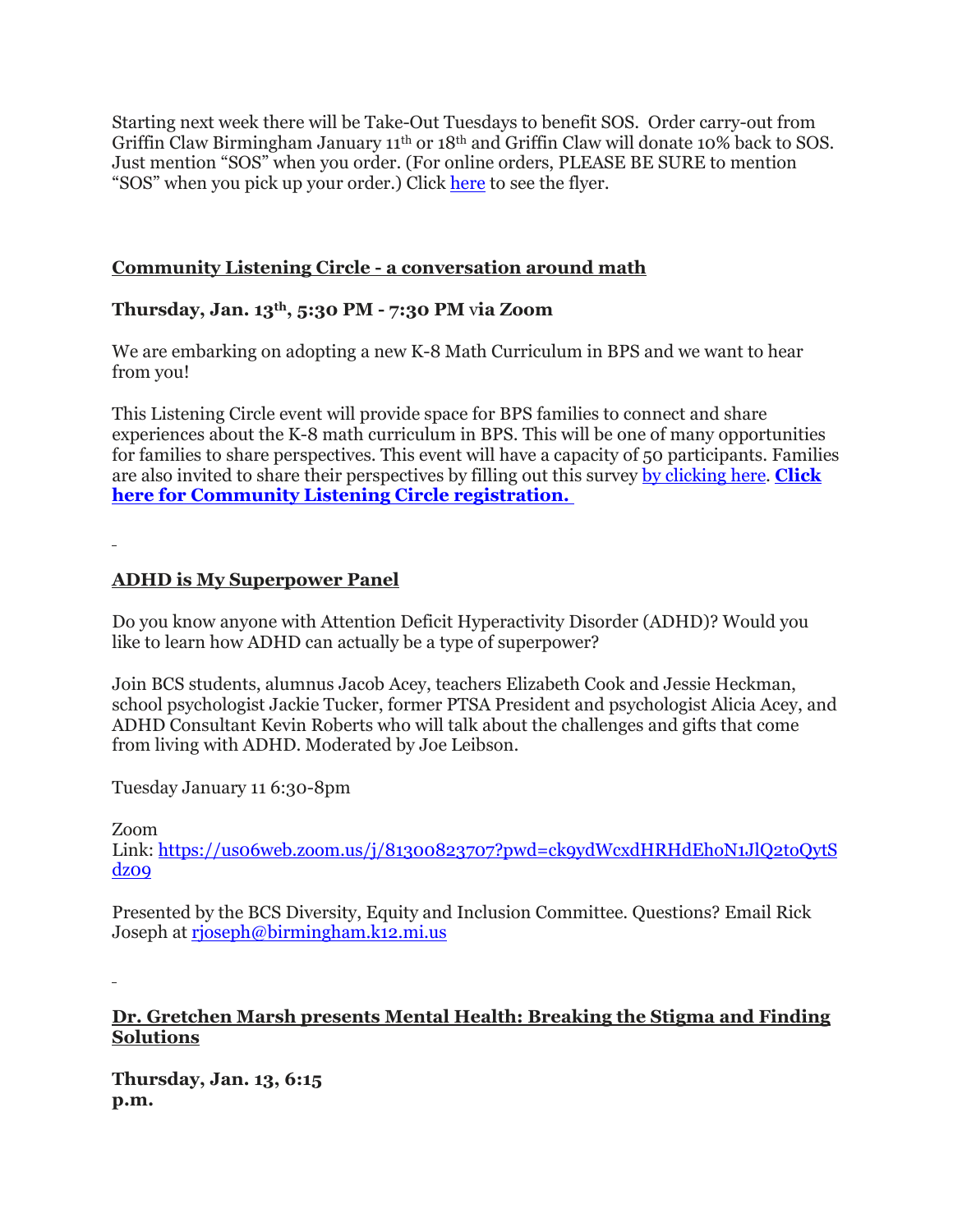Join BPS on Zoom January 13th as Dr. Marsh, a clinical psychologist specializing in assessing and treating anxiety and depression-related disorders in children, teens, and adults, addresses ending the stigma around mental health. Dr. Marsh's presentation will include the exponential spike in anxiety and depression-related disorders in children and adults and how the pandemic has increased that rate by twofold. During this presentation, she will educate the audience on how anxiety impacts how we feel, how we think, and how we behave. Participants will learn about:

- The continuum of anxiety and how this constant stressor (COVID-19) can result in symptoms of anxiety and depression;
- How anxiety impacts us and those around us;
- Specific actions to decrease and eliminate anxiety & depression;
- Tips and tricks for individuals, teams, and families; and
- When, where, and how to get help.

Join us via Zoom on Jan. 13 by following the link (this Zoom will allow up to 1,000 participants): [https://us02web.zoom.us/j/85347329751?pwd=VmNVVFc1eGVyMmQ4cWo](https://us02web.zoom.us/j/85347329751?pwd=VmNVVFc1eGVyMmQ4cWorOEtrbVJNQT09) [rOEtrbVJNQT09](https://us02web.zoom.us/j/85347329751?pwd=VmNVVFc1eGVyMmQ4cWorOEtrbVJNQT09)

Meeting ID: 853 4732 9751 Passcode: 303243

### **Birmingham Girls Softball – Registration Now Open**

Birmingham Girls Softball returns for its 23rd season! BGS is southeast Oakland County's largest girls recreational softball league with over 300 players. Online registration is now open at [www.birminghamsoftball.com.](http://www.birminghamsoftball.com/) Birmingham Girls Softball is a community-based, non-profit organization providing girls ages 6 to 14 the opportunity to play organized recreational softball. The group is dedicated to teaching young ladies the fundamentals of softball in a safe and fun environment with teamwork and good sportsmanship being their top priorities. BGS is open to all girls interested in playing softball for the first time and those with prior experience looking to build on and develop the skills needed to play the game for years to come. All that BGS requires is a positive attitude and a willingness to learn. For questions, please email Jeff Weber at [jweb666@me.com.](mailto:jweb666@me.com)

## **BPS Health & wellness newsletter**

Here is the latest BPS Health & Wellness [Newsletter.](https://drive.google.com/file/d/1gUuSR6LiLovIFvdCz5WiIBHyPjctuxxq/view?usp=sharing) This weekly newsletter is released on the BPS website on Thursdays and is available to the community on the BPS COVID-19 webpage.

**SCHOOL LUnches**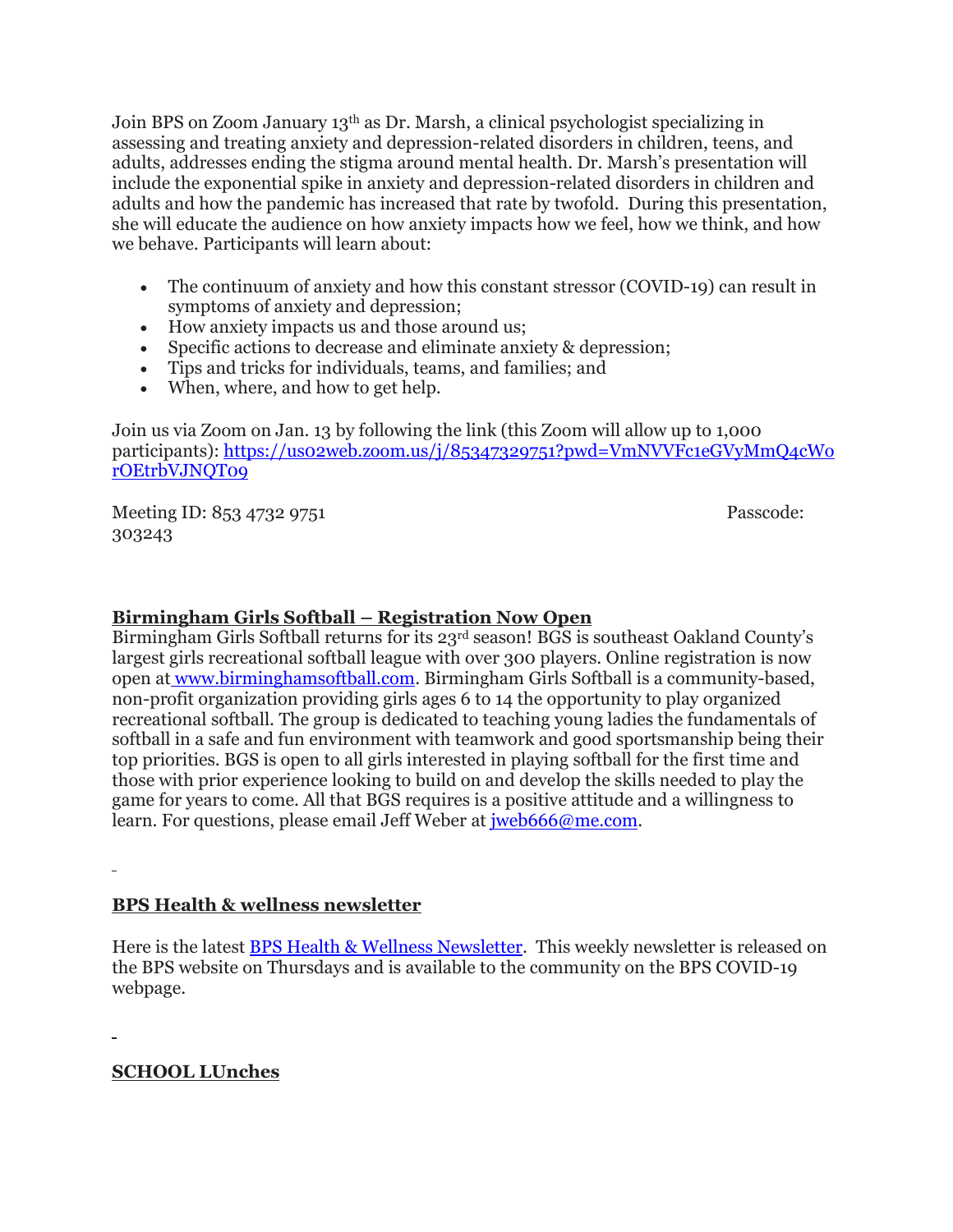In case there is confusion on how the free lunch works this school year, here is the breakdown of what it includes and when a charge is made to a student account:

One complete lunch includes milk, entrée, and fruit/vegetable. There is no charge as long as all of those items are taken.

If a student has a second entrée, the student's account will be charged \$1.50. If a students want an individual serving of only one item, here is the breakdown of charges for it:

Milk - \$0.50

Fruit - \$0.50

Vegetables - \$0.50

Juice - \$0.50

Invoices for negative balance are sent home every Friday through the communication folder from the teacher. Charges can be viewed at all times through [www.sendmoneytoschool.com](http://www.sendmoneytoschool.com/) and the office can be contacted if you need assistance with setting up your account.

## **Allergy Alert**

BPS takes all food allergies seriously, however, with the nationwide food supply chain issues it is not guaranteed that the menu items listed will be served that day. Unfortunately this means that fast changes does not allow for Chartwells to change to food items that may or may not contain allergens including peanuts and tree nuts. If you have any questions, please contact Pattie Guck at [pguck@birmingham.k12.mi.us.](mailto:pguck@birmingham.k12.mi.us)

## **BPS Saturday School**

The BPS Saturday School is back again this year and running virtually throughout the 2021- 2022 school year. The BPS Saturday School provides free tutoring for BPS students grades K – 12 who need help in any grade level and in any academic area. Our BPS staff that serve as coordinators and their National Honor Society volunteer tutors are looking forward to working with students in need of tutoring on Saturdays from 9 am – 11 am each week (see official dates below). **All K-12 BPS students** are welcome to receive this free tutoring opportunity for ALL subject areas.

#### **How to Join Saturday School**

To join Saturday School, please click on the following Zoom link: